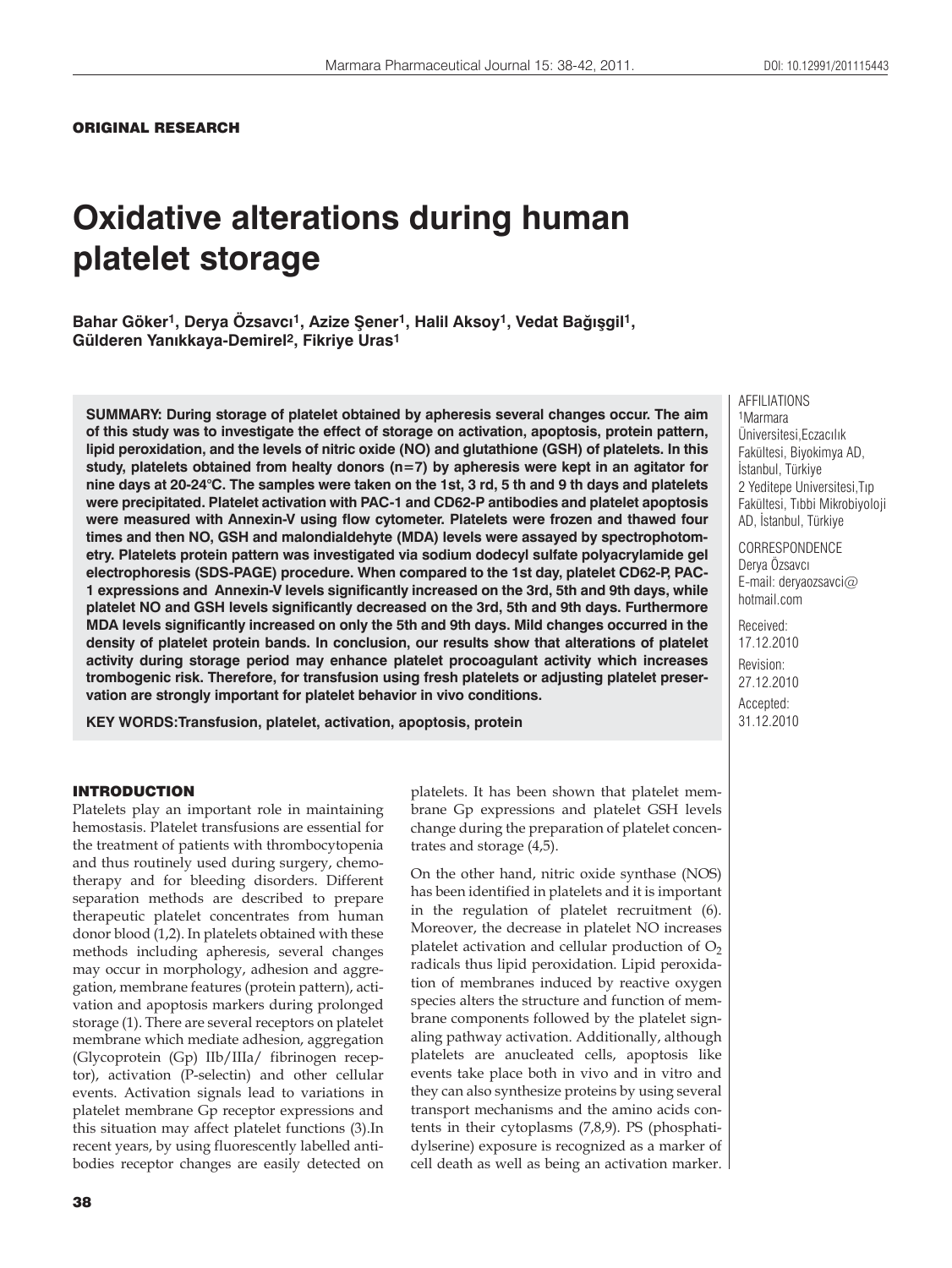

FIGURE 1. Sodium dodecyl sulfate polyacrylamide gel electrophoresis (SDS-PAGE) in platelet samples obtained from aphaeresis between the 1st and 9th days

Chronically elevated or prolonged exposure of PS on the cell surface increases vascular damage and results in the formation of a hypercoagulable environment in platelets (10,11,12).

The aim of this study was to investigate the effect of storage on activation, apoptosis, protein pattern, lipid peroxidation, NO and GSH levels of platelets obtained from aphaeresis; and in case there were significant alterations, the aim was to interpret how they would influence platelet functions in vivo.

## MATERIAL AND METHODS

## *Materials*

SDS-6H Protein Standard, bisacrylamide, bovine serum albumin (BSA), bromophenol blue coomassie brilliant blue R 250, ethylene diamine tetra-acetic acid (EDTA), HEPES, glycerin, Phosphate-buffered saline (PBS), sodium citrate, reduced glutathione (GSH), Triton X-100, 5-5-dithiobis-2-nitrobenzoic acid (DTNB), adenosine diphosphate (ADP), paraformaldehyde (PFA) were from Sigma (St.Lous,MO,USA); methanol**,** ammonium persulfate, sodium carbonate, TRIS, sodium potassium tartrate, copper sulphate, thiobarbituric acid (TBA), were from Merck (Darmstadt,Germany); Annexin-V-FITC (Annexin-V-fluorescein isothiocyanate) Apoptosis Detection Kit, binding buffer and FITC anti-human CD62-P were from Becton Dickinson Pharmingen (San Diego, CA,USA); PAC-1 FITC was from Becton Dickinson Biosciences (San Jose, USA)**.**

#### *Subject Criteria*

The participants of this study are healthy voluntary blood donors who regularly donate blood at the Blood Center of İstanbul University Cerrahpasa Medical School and have given consent. The subjects' ages were between 20 and 40. The routine anamnesis and physical examination of the subjects were performed. Serological scanning tests were applied. Subjects didn't take any medication 10 days prior to the aphaeresis.

### *Obtaining Platelet Suspension with Apheresis and Preparation of Platelet Samples*

In this study, the platelets obtained from healthy donors (n=7) by the aphaeresis method were kept in an agitator under in-



FIGURE 2. Density of platelet protein bands determined from SDS-PAGE in platelet samples from aphaeresis

vitro conditions for nine days at 20-24°C. The samples were taken on the 1st, 3th, 5th and 9th days. After the centrifugation (9000 rpm, 4°C, 15 min, Hettich, Universal 32R, DLB Labcare, Newport Pagnell, England) process, platelets were isolated and the platelet pellet was washed with Tris-NaCl buffer (0.03 M Tris, 0.12 M NaCl, pH 7.4) containing 5 mM EDTA. The platelets were frozen and thawed 4 times. After centrifugation, the supernatant was obtained. Then the protein concentration was determined with the Lowry method (13) and SDS-PAGE was applied to examine the protein alterations.

#### *Measurement of GSH*

GSH levels were assayed according to the method of Mergel et al. (14) using DTNB. GSH contents of platelets were determined with GSH (2–30 μg/ ml) as the standard. The results were expressed as μg per 10<sup>9</sup> platelets.

#### *Measurement of Lipid Peroxidation*

For the measurement of lipid peroxidation, the precipitate was solubilized for 5 h with Tris-NaCl buffer containing 1% Triton X-100 at 4°C and then centrifuged. Lipid peroxidation was evaluated with TBA according to the method of Buege and Aust by spectrophotometry (15). The results were expressed as nmol/10 mg protein.

#### *Nitrite Assay*

The washed platelets were incubated with 1.44 mmol/L NADPH for 1 h at 37°C. Then, each sample was incubated for 1 h at 37°C after the addition of 20 mU nitrate reductase, which reduced nitrate to nitrite. The platelets were frozen and thawed four times. After centrifugation, the supernatant was allowed to react with Griess reagent to form a chromophore; its absorption was measured subsequently at 546 nm. Sodium nitrite (0.2 to  $4 \mu$ M) was used as the standard (16).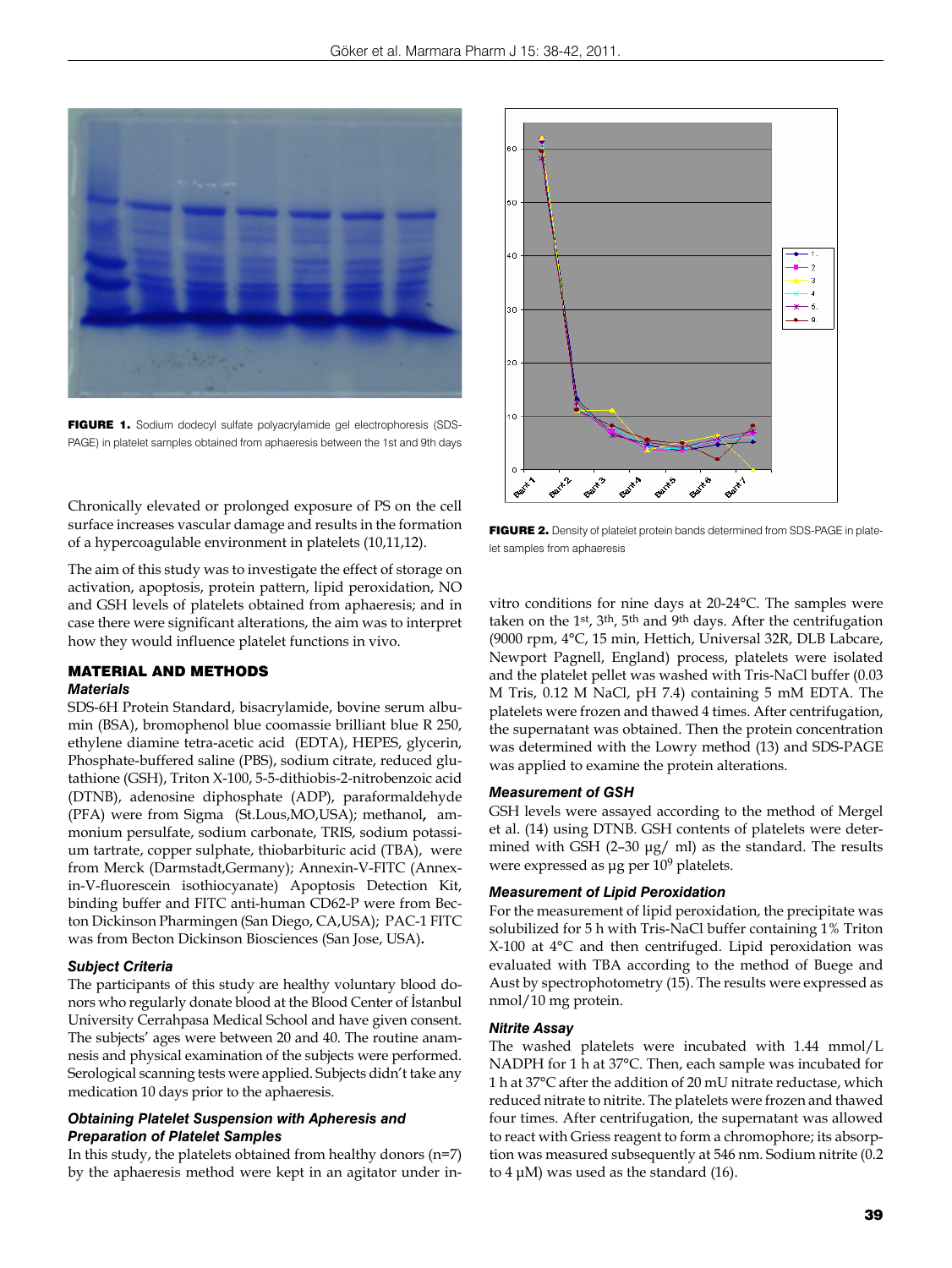

FIGURE 3. Annexin-V expressions in platelet samples from apheresis, \*\* p<0.01



FIGURE 4. PAC-1 (activated GpIIb/IIIa) and CD62-P (P-selectin) expressions in platelet samples from aphaeresis, \* p<0.05; \*\* p<0.01

## *Flow cytometric Analysis of Platelet Activation and Apoptosis*

Briefly, washed platelets were diluted in phosphate-buffered saline (PBS) (8 mM NaH2PO4, 5 mM KCl, 125 mM NaCl, 5 mM glucose and 0.5 g/L albumin) and mixed gently. Platelets were identified by staining with FITC conjugated CD41a and by gating from logarithmic scaled forward scatter/side scatter scattergram. FITC-labeled CD62-P (P-Selectin) and PAC-1 (activated GpIIb/IIIa) antibodies were added to each platelet suspension. The tubes were incubated at room temperature, in the dark for 15 minutes for platelet activation analysis. For fixation, PFA (%1 vol/vol) was added and then the samples were diluted with PBS. All samples were stored at 4°C until analysis and analyzed in an hour.

For the measurement of PS exposure, annexin-V-FITC was used. Annexin-V-FITC (25 μg/ml) was added to the diluted samples. Sample tubes were kept on ice until analysis for 10 min in the dark after the addition of an equal volume of cold binding buffer (10mM HEPES/NaOH (pH7.4) 140 mM NaCl, 2.5 mM CaCl2) (17).

The analysis of all the samples was carried out in the FACS Calibur flow cytometry system (Becton-Dickinson, Franklin Lakes,



**FIGURE 5.** MDA and GSH levels in platelet samples from aphaeresis,  $*$   $p$  < 0.05; \*\* p<0.01; \*\*\* p<0.001

NJ). The system was equipped with 488 nm argon ion laser. CaliBrite beads (BD Biosciences, San Jose, CA) were used for daily quality control. 50,000 cells were counted in each tube. The results were expressed as the percentage of positive cells. The negative control cursor was set to 2 % of cells on histograms.

#### *Statistical Analysis*

The results were presented as mean ± SD. For the daily platelet alterations, analyses were compared using the Wilcoxon signed-rank test. Statistical analyses were performed with Graph Pad Prism 4 software. P values <0.05 were considered significant.

## RESULTS AND DISCUSSION

Platelet transfusions are routinely used during surgery and during several conditions resulting in thrombocytopenia such as chemotherapy (1,5). It has been pointed out in several studies that platelets that are kept under the blood bank conditions begin to lose their functions (18,19). Platelets undergo several modifications during storage that reduce their post transfusion functionality. This loss can be observed in the plasma concentrations even in the first 24 hours. There has been debates whether this loss of functions is caused by the platelet activation during the preparation and storage process or by the changes in the pH and enzyme activation of the plasma envi-



**FIGURE 6.** NO levels in platelet samples from aphaeresis  $*$  p<0.05;  $***$  p<0.001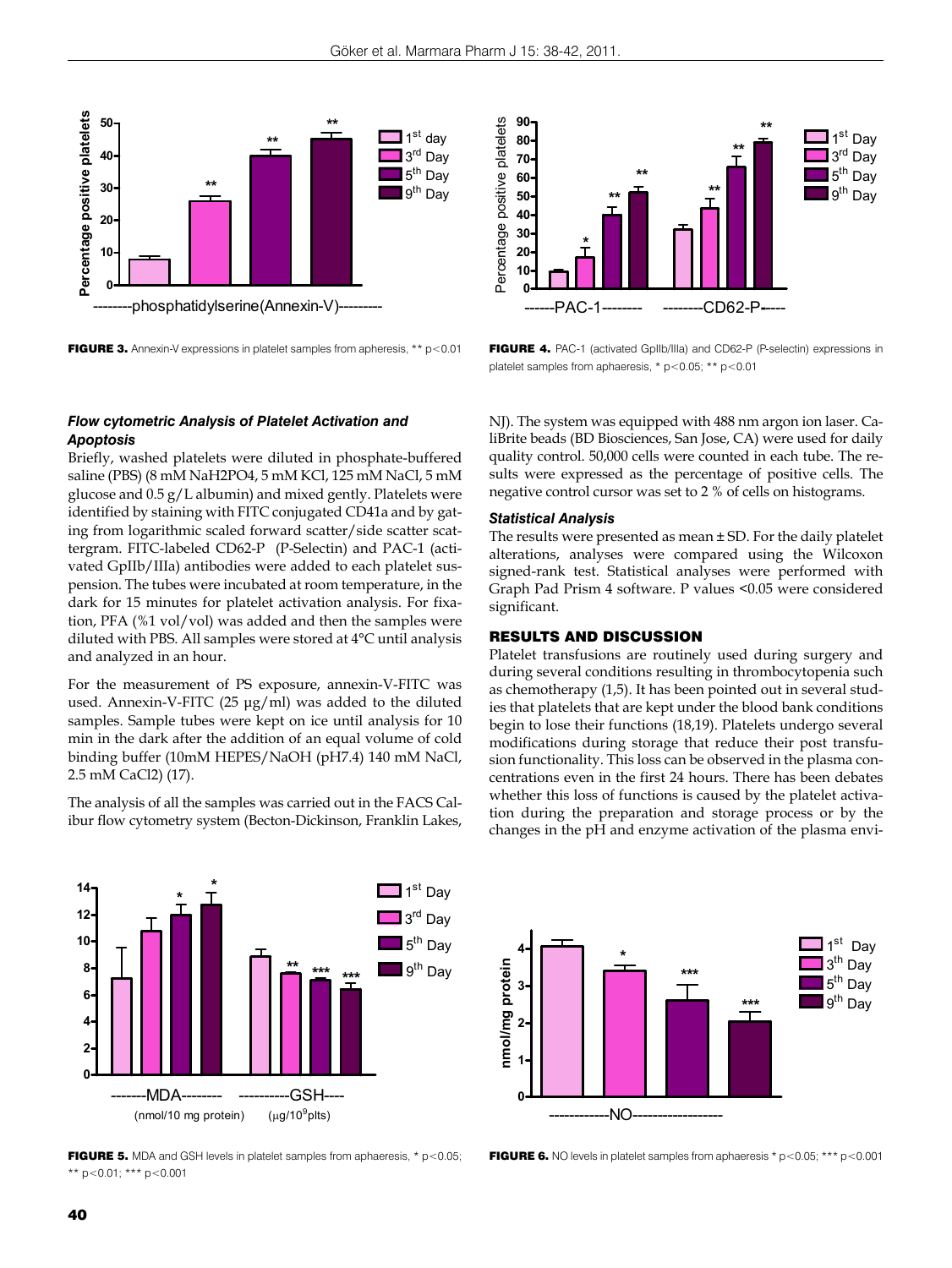## **Trombosit depolanması sırasındaki oksidatif değişiklikler**

**ÖZET: Transfüzyon için aferezle elde edilen trombositlerde trombosit cevabında depolama sırasında çeşitli değişiklikler oluşur. Bu çalışmanın amacı depolamanın trombosit aktivasyonu, apoptozu, protein içeriği, lipid peroksidasyonu, nitrik oksit (NO) ve glutatyon (GSH) seviyelerine etkisini incelemektir. Bu çalışmada sağlıklı vericilerden aferezle elde edilen trombositler çalkalayıcıda 20-24°C'de 9 gün saklandı.1.,3.,5.,9. günlerde trombositler toplandı ve çöktürüldü. Trombosit aktivasyonu PAC-1 ve CD62-P antikorları ile, trombosit apoptozu ise Annexin-V ile flovsitometrede ölçüldü.Trombositler dört kez eritip donduruldu ve sonra NO, GSH ve malondialdehit (MDA) seviyeleri spektrofotometre ile tayin edildi. Protein dağılımı sodyum dodesil sülfat poliakrilamid jel elektroforezi (SDS-PAGE) ile araştırıldı. 1. günle karşılaştırıldığında, CD62-P, PAC-1 ekspresyonları ve Annexin-V seviyeleri 3.,5., ve 9., günlerde anlamlı düzeyde arttı. 1. günle karşılaştırıldığında trombosit NO ve GSH seviyeleri 3., 5., ve 9. günlerde azaldı, bununla birlikte MDA seviyeleri sadece 5. ve 9. günlerde anlamlı düzeyde arttı. Trombosit protein bandlarında hafif değişiklikler gözlendi. Bizim sonuçlarımız transfüzyon için hazırlanan trombositlerde trombosit aktivitesindeki değişikliklerin ilerde in vivo dolaşımda prokoagulant aktiviteyi ve böylece trombojenik riski artırabileceğini göstermektedir. Bu nedenle transfüzyon için taze örneklerin kullanılması ya da trombositlerin iyi korunması in vivo durumdaki trombosit davranışı için çok önemlidir.** 

**ANAHTAR KELİMELER: Transfüzyon, trombosit, aktivasyon, apoptoz, protein**

ronment. Perhaps both mechanisms are responsible for this phenomenon.

In this study, we first detected percentage of protein levels of SDS-PAGE bands determined from densitometry in platelets (figure 1). In several studies carried out so far, approximately 2,300 proteins have been detected in platelets. Some abnormalities can be seen in platelet functions resulting from several protein deficiencies and defects. Since signalling proteins trigger major processes in platelets, especially loss of signalling proteins is very important for their survival. George NJ et al. (20) demonstrated major glycoprotein loss (later this protein is termed GPIb) after electrophoresis in storage platelets. In the present study, the alterations on the membrane protein bands between the first and ninth days were investigated and mild changes were observed in the density of platelet protein bands (figure 2). However, we should point out that we examined only the platelet membrane proteins in this study; we didn't determine the changes in the cytological proteins. Further studies are needed in order to show all the changes in all the protein content.

It is known that activation is the most abundant process in platelets and essential for platelet aggregation and coagulation. On the other hand, platelets undergo apoptosis in various conditions and contain at least some of the machinery necessary for apoptosis, such as caspases and death receptors. PS becomes exposed on the outer cell membranes during the early stages of apoptosis. At the same time, PS exposure is reported to be a predictor of platelet activation as well as being an apoptotic marker (21). For measurement of platelet activation and apoptosis, several monoclonal antibodies have been described that recognize antigens on platelets. PAC-1 has been used identifying fibrinogen receptor GpIIb/IIIa in activated platelets (22). Additionally, P-selectin is only expressed on the platelet surface after α-granule secretion thus after activation (23). Recent studies proved that the increased expression of the P-selectin correlates with the in vivo recovery of transfused platelets (24). PS exposure on the surface of cells is commonly measured by flow cytometry of fluorescently labeled Annexin-

V binding to this procoagulant phospholipid (25). In several studies, it was shown that platelet membrane markers including CD62-P, CD63 and Annexin-V increased during prolonged storage (26). Platelets exhibit changed membrane features, increased expression of pro-apoptotic markers and they lose viability during in vitro storage. In fact, the life span of platelets in the human circulation is estimated to be 10 to 12 days. However, after 5 to 6 days of in vitro storage, platelets lose their viability and activity. Therefore, we detected by flow cytometry binding of Annexin-V for platelet apoptosis (at the same time a platelet activation marker) (figure 3) and the expression of PAC-1 and CD62-P for platelet activation (figure 4) in platelets prepared by aphaeresis. In this study, when compared to the 1st day, platelet CD62-P, PAC-1 expressions (the percentage of CD-62 and PAC-1 positive cells) and Annexin-V levels significantly increased (p<0.01) on the 3rd, 5th and 9th days. Our results are consistent with other studies. The activation criteria that we found show that as the storage time of platelets is prolonged, activation potentiality will increase, there will be more sensitivity to agonists following transfusion, and thus they will be inclined to aggregation. Additionally, in prolonged storage increased PS exposure increases procoagulant activity and may cause a prothrombotic condition thus thromboembolic risk.

In this study, we also determined oxidative stress parameters and platelet NO levels during platelet storage. There is strong evidence that oxidative stress is a mediator of apoptosis. Additionally, in this study, when compared to the 1st day, platelet NO and GSH levels significantly decreased on the 3rd, 5th and 9th days; whereas, MDA levels significantly increased on only the 5th and 9th days ( $p$ <0.05). It was shown that the decrease in platelet NO increases platelet activation and lipid peroxidation (27). Low nitrite levels observed in the study may indicate that some factors are responsible for the increase in platelet activation, platelet lipid peroxidation and apoptosis. It is still a complicated phenomenon whether resulting oxidative changes trigger activation and apoptosis or activation and apoptosis trigger oxidative changes depending on storage.